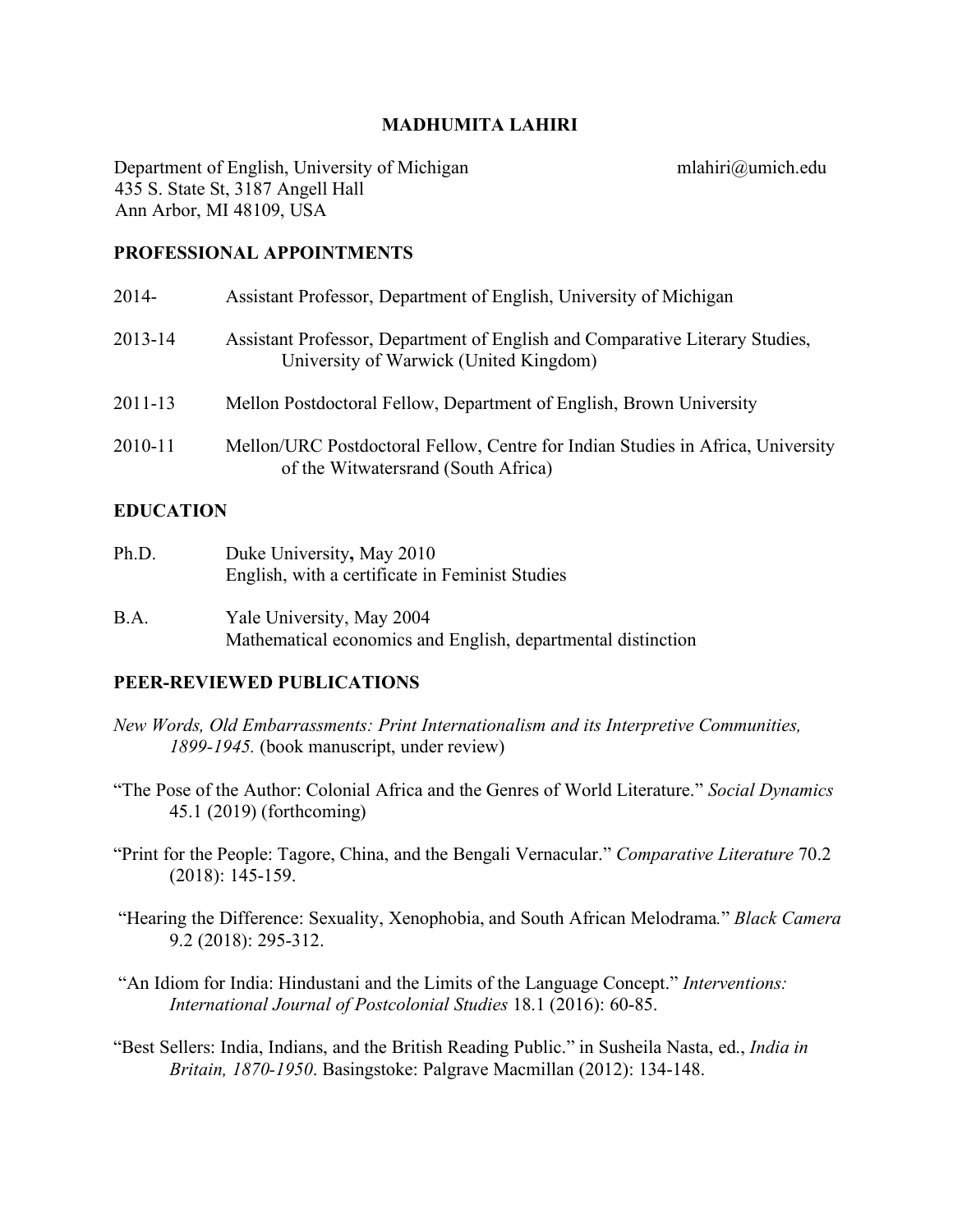- "Gandhian Fictions: Rereading *Satyagraha in South Africa*." *Social Dynamics* 38.1 (2012): 104- 116.
- "Crimes and Corrections: Bride Burners, Corrective Rapists, and Other Black Misogynists." *Feminist Africa* 15 (2011): 121-134.
- "World Romance: Genre, Internationalism, and W.E.B. Du Bois." *Callaloo* 33.2 (spring 2010): 537-552.

# **REVIEWS AND ESSAYS**

- "Ivanka Trump's Sleeves." *OUPBlog: Oxford University Press's Academic Insights for the Thinking World* 2017.
- "This Chimera Called the World." Review of *Chimeras of Form* by Aarthi Vadde and *This Thing Called the World* by Debjani Ganguly. *Contemporary Literature* 58.4 (2017): 594-604.
- "Too Long; Didn't Read." *English: The Journal of the English Association.* Vol. 66, issue 252 (2017): 1-5.
- "Postcolonial Studies and the Problem of Literary Value." Review of *What is a Classic?* by Ankhi Mukherjee, *Contemporary Literature* 56.1 (2015): 173-180.

"Postcolonial Adorno." Review of *National Consciousness and Literary Cosmopolitics,* by Weihsin Gui, *NOVEL: a Forum on Fiction* 48.3 (2015): 485-489.

### **NATIONAL AND INTERNATIONAL FELLOWSHIPS**

Mellon Postdoctoral Fellowship, Brown University 2011-13 Mellon/URC Postdoctoral Fellowship, University of the Witwatersrand, Johannesburg, South Africa 2010-11 Postdoctoral Fellowship, Nanyang Technological University, Singapore 2010-11 (declined) Foreign Language and Area Studies fellowships, U.S. Department of Education 2007 (Bengali), 2006-07 (Hindi)

Merit Scholarship, Government of India 2000

### **UNIVERSITY LEVEL AWARDS**

ADVANCE Faculty Summer Writing Grant, University of Michigan 2017

Junior Faculty Scholar, Institute for Research on Women and Gender, University of Michigan 2016-17

Faculty Communities for Inclusive Teaching grant, Center for Research on Learning and Teaching, University of Michigan 2015

Course Connections grant, Arts at Michigan, University of Michigan 2014

Humanities Research Fellowship, University of Warwick 2014

Teaching with Technology Award, Brown University 2011

Women's Studies Dissertation Fellowship, Duke University 2009-10

Aleane Webb Dissertation Research Award, Duke University 2009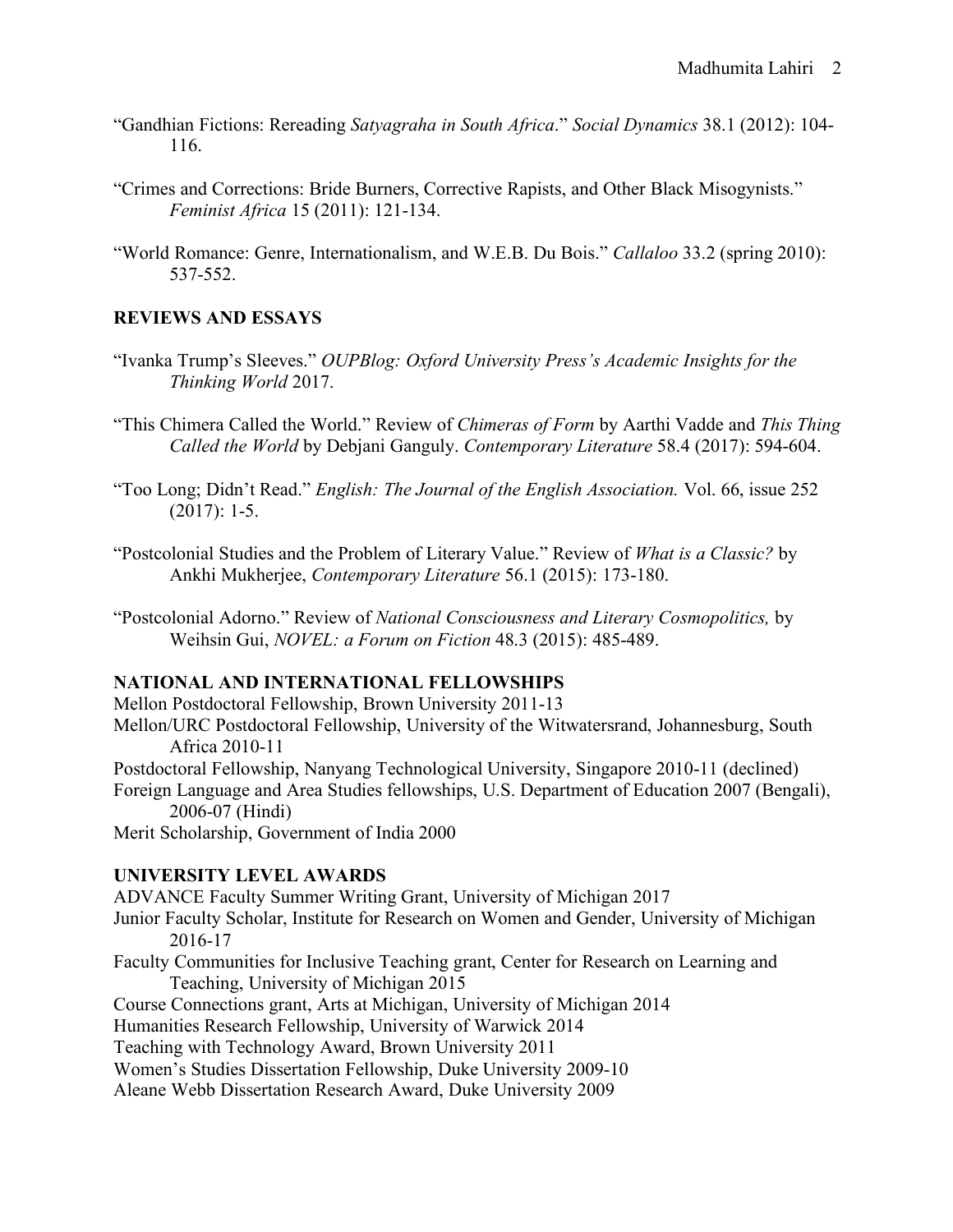Summer Research Fellowship, Duke University 2009 Dissertation Working Groups award, Franklin Humanities Institute, Duke University 2008-09 Mentoring grant, Vertical Integration Program, Duke University 2008, 2006 Kingsley fellowship, Yale University 2002 Rossborough fellowship, Yale University 2002

# **INVITED TALKS**

- 2019 "More than a Metaphor: 'Caste' and the Rhetoric of Black American Radicalism." Humanities Center, University of Louisville.
- 2017 "Print for the People." Center for South Asian Studies, Yale University.
- 2016 "Children of the Sun." Department of African Literature, University of the Witwatersrand (South Africa).
- 2012 "Gandhi's Africa." Department of African Studies, University of South Carolina.

"Thinking with the South." Department of Women's, Gender and Sexuality Studies, Yale University.

2011 "Strategic Multilingualism." St. John's College, Oxford University (United Kingdom).

"Allegory, Geography, Gandhi." Department of History and African Studies, University of KwaZulu-Natal (South Africa).

2009 "A Real Emergency in Magical Bombay." University of Mumbai (India).

"The Post-National Archive." University of Hong Kong (China).

### **SELECTED CONFERENCE PRESENTATIONS**

- 2019 "W.E.B. Du Bois's Color Caste." Modern Language Association annual convention, Chicago, IL.
- 2018 "Invisible Speech: Phonetic Representation and Textual Anxiety in Early Twentieth Century Hindi and Bangla." Presenter and panel organizer, Association for Asian Studies annual "AAS-in-Asia" convention, New Delhi, India.
- 2017 "Modernism 'in Asia.'" Presenter and panel organizer. Association for Asian Studies annual convention, Toronto, Canada.

"Plainness and Currency, or why Hu Shi hugged Rabindranath Tagore." Modern Language Association annual convention. Philadelphia, PA.

2016 "Global Asia and the Global North." Nanyang Technological University, Singapore.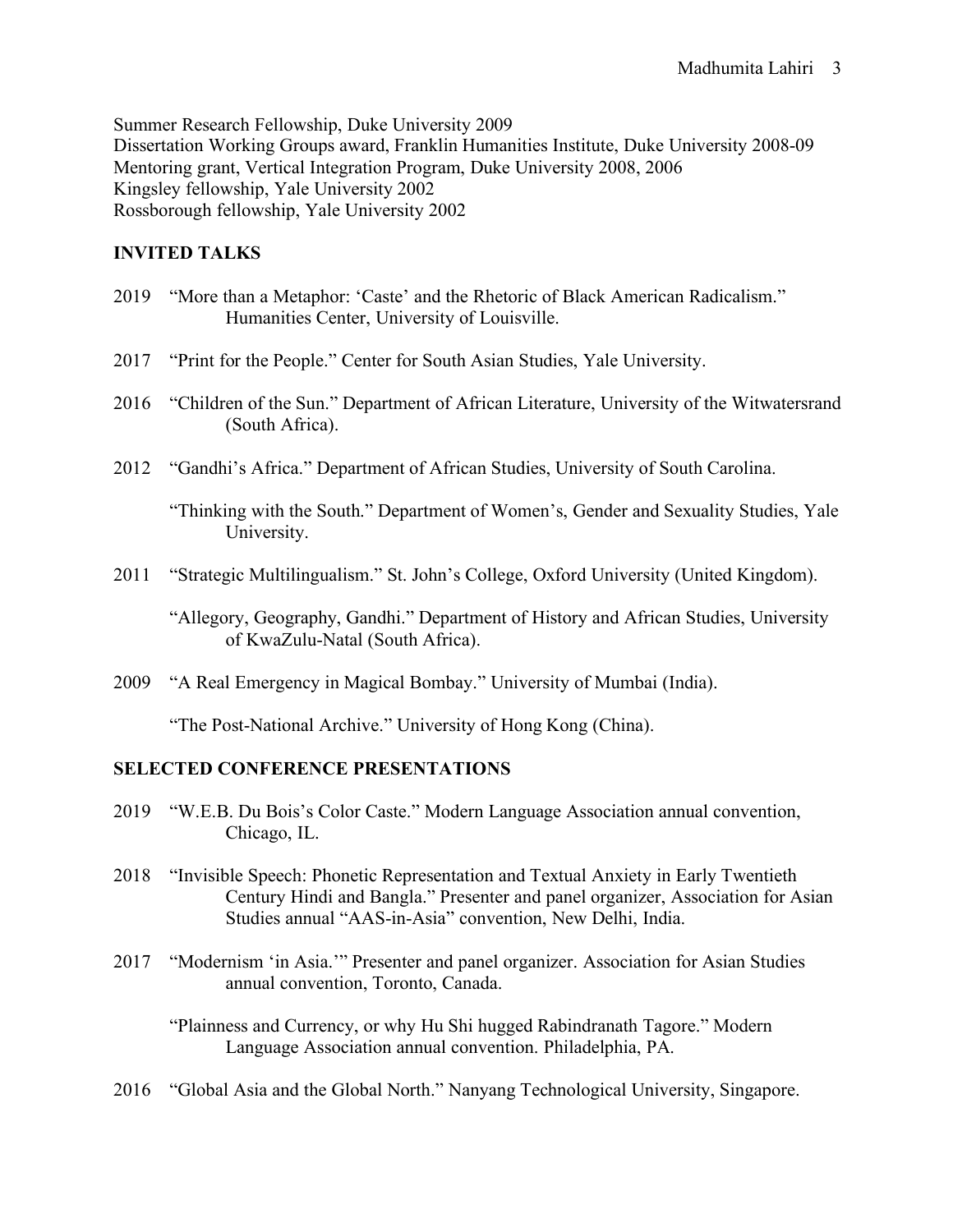"African Print Cultures" workshop, African Humanities Initiative, South Africa.

- "Bengali Literature as Asian Literature." American Comparative Literature Association annual meeting. Harvard University. Cambridge, MA.
- "South Asian Literature after Liberalization." Invited roundtable, American Comparative Literature Association annual meeting. Harvard University. Cambridge, MA.
- 2015 "Slow Listening." 44th Annual Conference on South Asia, University of Wisconsin-Madison. Madison, WI.
	- "Sound and the Social Film." Modern South Asia Workshop, Center for South Asian Studies, Yale University. New Haven, CT.
	- "Modernism and Pan-Asianism." Modern Language Association annual convention. Vancouver, Canada.
- 2014 **"**Sound and the Social Film." 43rd Annual Conference on South Asia, University of Wisconsin-Madison. Madison, WI.
	- "Hindustani, Lost and Found." Presenter and Panel Organizer. Association for Asian Studies annual conference. Philadelphia, PA.
	- "Modernism and Pan-Asianism." Modernism Now! Conference, British Association for Modernist Studies. London, United Kingdom.
- 2013 "Sound and the Social Film: Bombay Cinema and its 1930s Audiences." Leiden University. Leiden, the Netherlands.
	- "Aphasic Melodrama: Cinematic Justice in Contemporary South Africa." Modern Language Association annual convention. Boston, MA.
- 2012 "Gandhi's Africa." 41<sup>st</sup> Annual Conference on South Asia, University of Wisconsin-Madison. Madison, WI.
	- "Feminism, Theory and Practice." International Conference on Gender Research in Chinese Studies, Nanjing University. Nanjing, China.
	- "The 1980s." American Comparative Literature Association annual meeting. Brown University. Providence, RI.
- 2011 "Tricontinental Archives." ACL(x) conference, Penn State University and American Comparative Literature Association. State College, PA.

"Only Connect." Modern Language Association annual convention. Los Angeles, CA.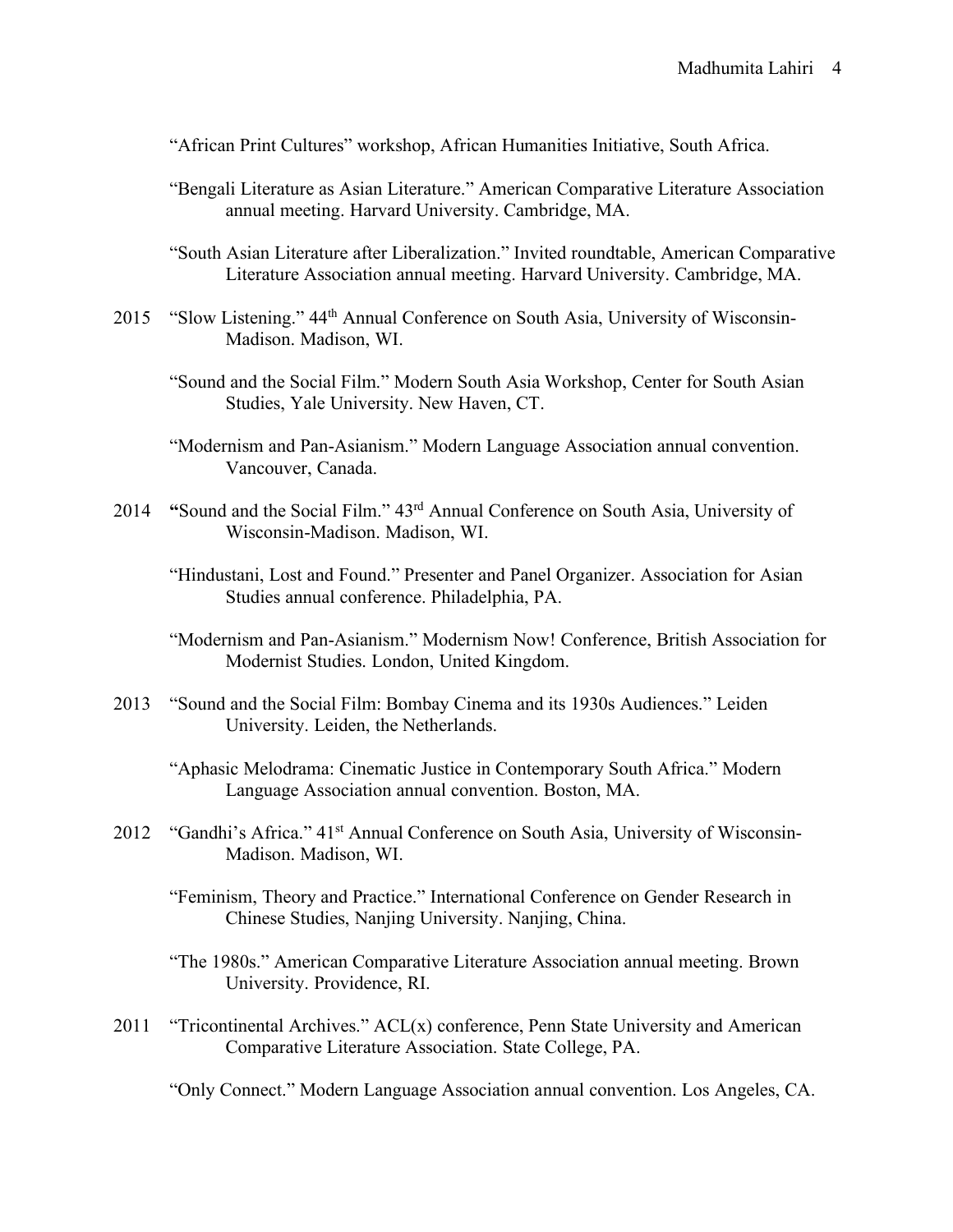2009 "Bilingualism and Mistranslation." Modernist Studies Association conference. Montreal, Canada.

"The Post-National Archive." University of Hong Kong, China.

"Multilingualism and Mistranslation.'" 38th Annual Conference on South Asia, University of Wisconsin-Madison. Madison, WI.

2005 "The Materiality of Memory." Visible Evidence XII conference. Montreal, Canada.

#### **TEACHING EXPERIENCE**

**University of Michigan**, Department of English, Ann Arbor, MI 2014-

#### **Graduate**

*Courses* "Postcolonial Theory and the Problem of Language" "Postcolonial Theory and Postsymptomatic Reading" *Committees* Steven Cullinane Elana Maloul Swarnim Khare (Asian Languages and Cultures)

#### **Undergraduate**

*Literature and Film*  "Black Britain: Britain after Empire" "The Global Novel and Global Crime" "Global South Asia" "Bollywood Fictions" "Introduction to (Indian) Cinema" *Theory and Method* "Engaging Performance" "Theory of the Global Novel" *Writing*  "Drafting the Thesis" "Terrorism" *Research Supervision* High Honors: Keemia Soheil (2017), Natalie Caramagno (2018) Honors: Karen Hua (2016)

**University of Warwick**, Dept. of English & Comparative Literary Studies, U.K. 2013-14

"Transnational Feminism" "Literary and Cultural Theory" "Modern World Literatures"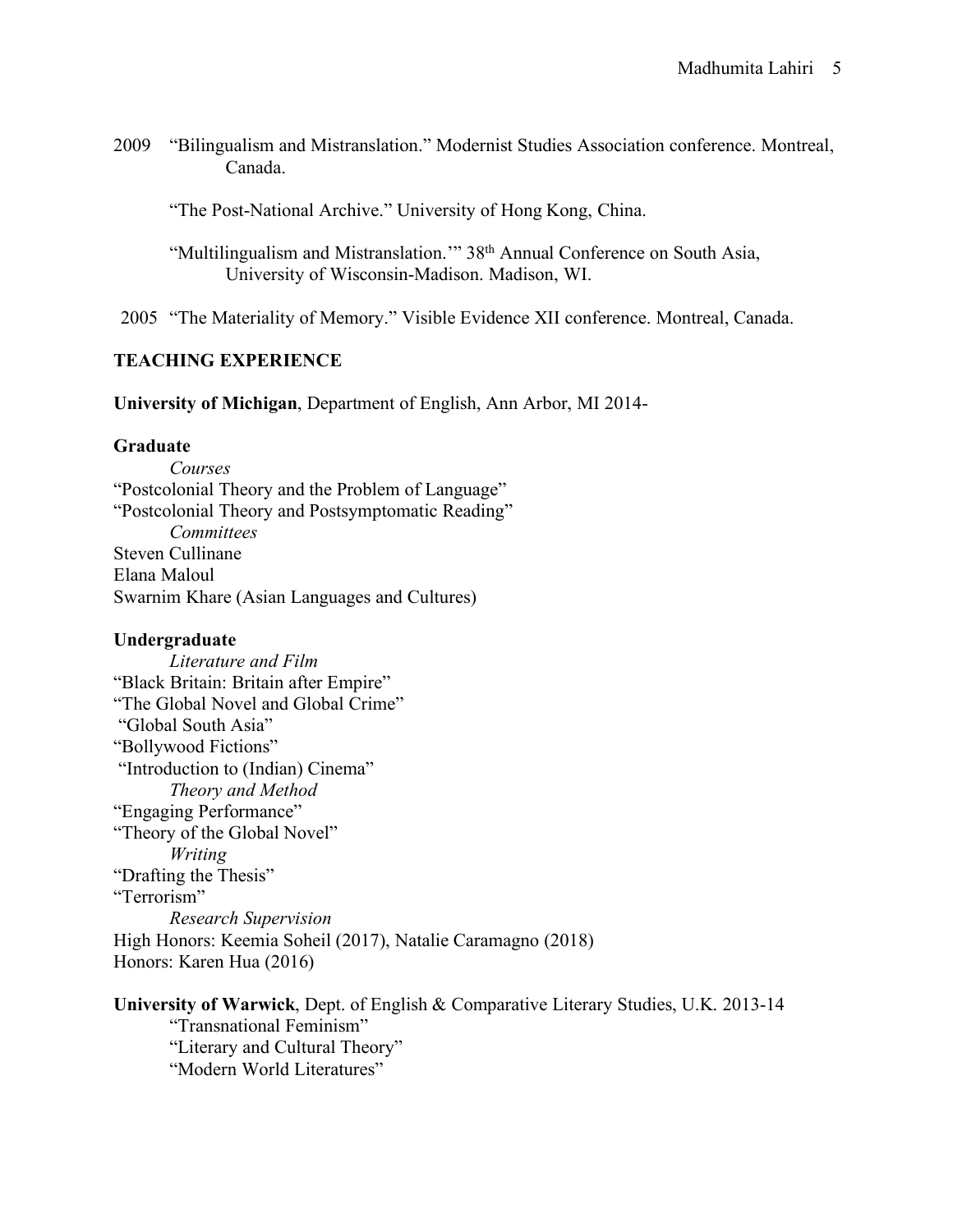**Brown University**, Department of English, 2011-13 "Issues in World Literature" "Global South Asia"; "Modern South Asia"

**University of the Witwatersrand**, Dept. of African Literature, South Africa 2010-11 "Gender in African Literature" "Literature of the African Diaspora"

**Duke University**, Depts. of English and of Asian & Middle Eastern Studies, 2006-08 "Contemporary Culture in South Asia"; "Contemporary South Asian Literature"

#### **MANUSCRIPT REVIEWS**

*ARIEL English English Studies in Africa Interventions Journal of Commonwealth Literature PMLA Social Dynamics South Asia Utopian Studies Verge: Studies in Global Asias Victorian Literature and Culture*

### **UNIVERSITY SERVICE**

Mentor and Seminar Convener, Michigan Humanities Emerging Research Scholars (MichHERS) program, Rackham Graduate School 2015-2017

Organizer, "Sound and South Asia" conference, Center for South Asian Studies 2016 Panelist, Rackham Graduate School and CRLT Preparing Future Faculty program, 2016 Moderator, "Love and Longing in Digital South Asia," Center for South Asian Studies 2015 Convener, Faculty Communities for Inclusive Teaching, Center for Research on Learning and Teaching 2015

Michigan Road Scholars Program, Office of Government Relations 2015

Affiliated faculty, Department of Film, Television, and Media; Center for South Asian Studies; Center for African Studies

#### **DEPARTMENTAL SERVICE**

Ph.D. admissions, 2018-19 Executive Committee, 2016-18 Honors Committee, 2016-17, 2017-18 Reader, Collegiate Postdoctoral Fellowship Program, 2016-17 Salary and Awards Committee, 2016-17 Scribe, 2015 Convener, Junior Faculty Forum, 2015, 2017-18 Job Placement Officer, 2014-15